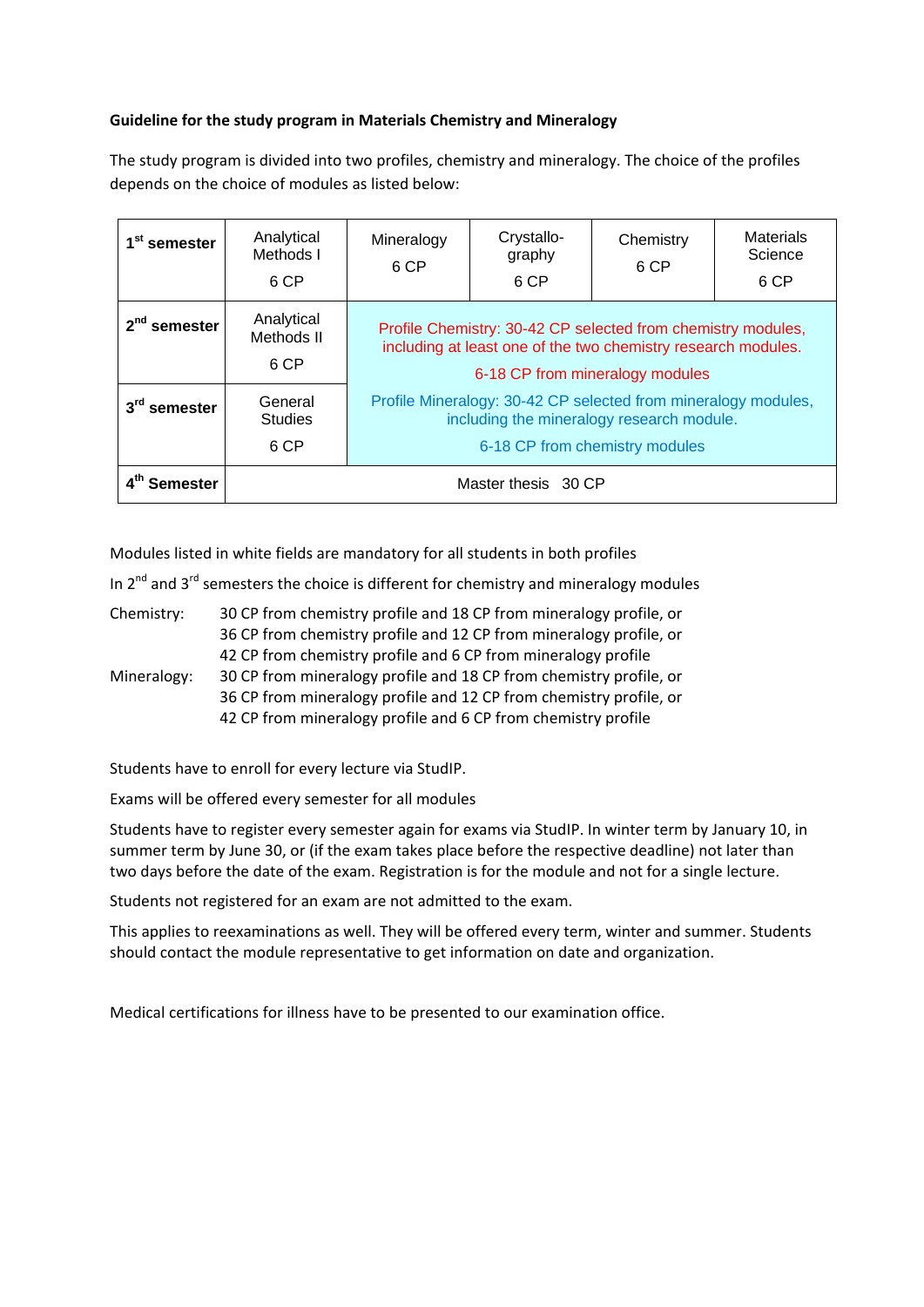Description of modules, black = mandatory, red = elective course chemistry, blue = elective course mineralogy

# **1st semester:**

05‐MCM‐1‐P1 Analytical methods I, module representative: Michael Wendschuh

This module comprises several units of analytical training in various methods. A theoretical introduction is combined with a practical demonstration or exercise for each of the methods discussed (several lecturers). Final grade: written exam, short written reports for some sections (not graded)

05‐MCM‐1‐P2 Mineralogy, module representative: Andreas Lüttge

comprising two lectures

- Introduction to Mineralogy (Andreas Lüttge)
- Thermodynamics, kinetics, and phase equilibria (Andreas Lüttge) Final grade: written exam
- 05‐MCM‐1‐P3 Crystallography, module representative: Reinhard X. Fischer comprising two lectures with exercises
	- Introduction to crystallography + tutorial (Reinhard X. Fischer)
	- X‐ray diffraction & Rietveld analysis (Johannes Birkenstock) Final grade: written exam (80%), written report X‐ray diffraction (20%)
- 05‐MCM‐1‐P4 Chemistry, module representative: Marcus Bäumer comprising three lectures
	- Surfaces and interfaces (Marcus Bäumer)
	- Solid state chemistry (Thorsten Gesing)
	- Solid state physics (Volkmar Zielasek) Final grade: …
- 05‐MCM‐1‐P5 Materials science, module representatives: Reinhard X. Fischer, Andreas Lüttge comprising two lectures and one lab
	- Introduction to materials science (Rolf Arvidson)
	- Interpretation of phase diagrams (Reinhard X. Fischer)
	- Experiments to phase reactions (Michael Wendschuh) Final grade: written exam, written report (not graded)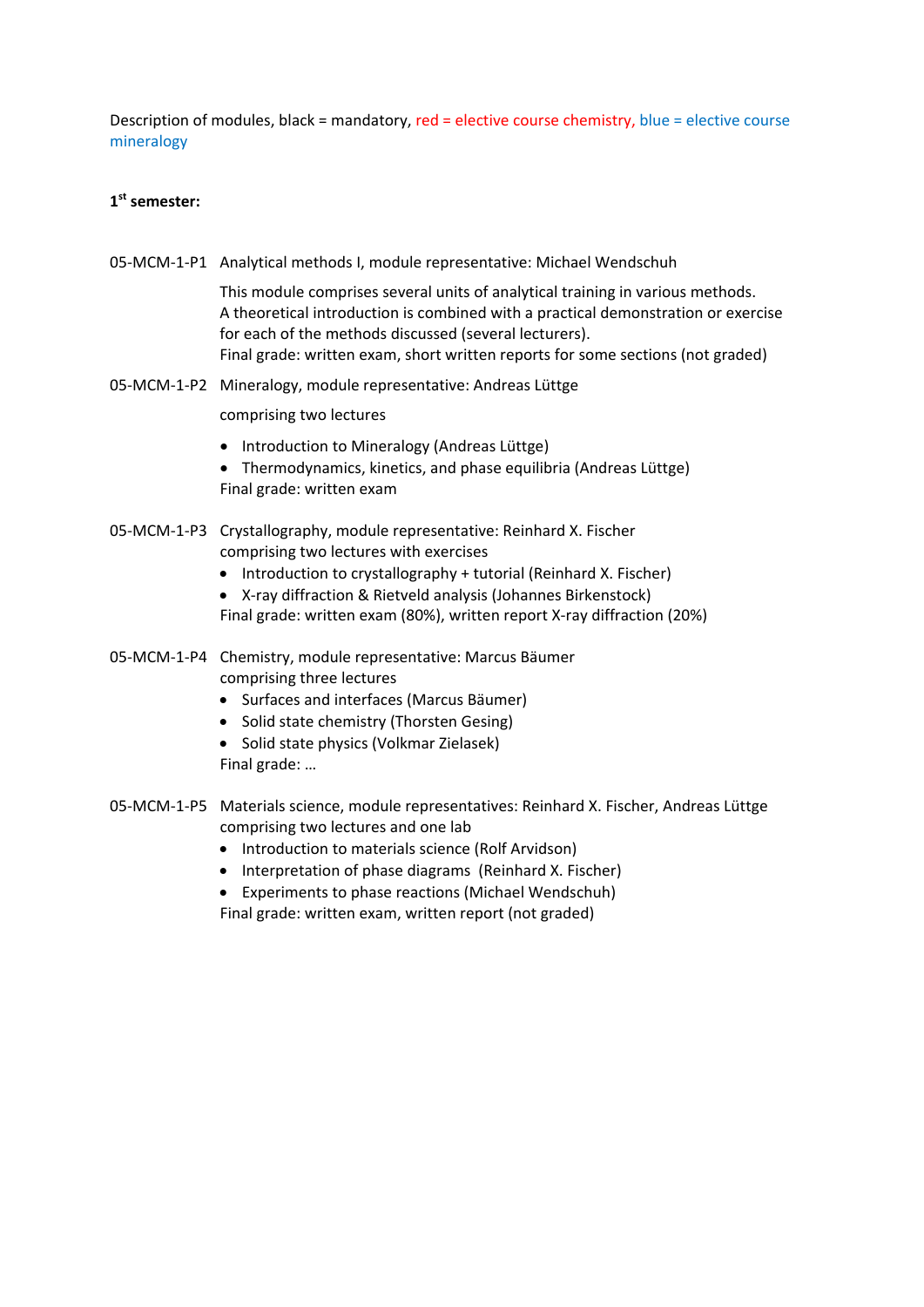# **2nd semester**

05‐MCM‐2‐P6 Analytical methods II, module representative: Michael Wendschuh

This module is an enhancement of part I. It comprises several units of analytical training in further methods (several lecturers). A theoretical introduction is combined with a practical demonstration or exercise for each of the methods discussed. Final grade: written exam, short written reports for some sections (not graded)

05‐MCM‐2‐W1M Crystal structure analysis, module representative: Reinhard X. Fischer

- comprising one lecture with exercises, and one lab
- Crystal structure analysis and crystal chemistry (Reinhard X. Fischer)
- Single crystal diffraction (Johannes Birkenstock)

Final grade: oral exam, written report (not graded)

- 05‐MCM‐2‐W2M Physical properties of crystals, module representative: Reinhard X. Fischer comprising two lectures with exercises, and one lab
	- Introduction to crystal physics (Johannes Birkenstock)
	- Crystal optics (Reinhard X. Fischer)
	- Determination of refractive indices (Reinhard X. Fischer) Final grade: written exam

05‐MCM‐2‐W3M Functional ceramics, module representative: Kurosch Rezwan comprising two lectures

- Bioceramics (Kurosch Reuzwan, Michael Maas)
- Characterization of Material Surfaces for biotechnological applications (Daniel Rioja, Dorothea Brüggemann, Kurosch Rezwan)
- Final grade: oral exam

Note that bioceramics is generally presented in German language but might be individually given in English. Please check before choosing this module.

05‐MCM‐2‐W4M Minerals and Materials, module representative: Andreas Lüttge comprising two lectures with seminar

- Mineral surfaces and reactions (Andreas Lüttge)
- Materials Resources (Christoph Vogt) with seminar presentation Final grade: written exam
- 05‐MCM‐2‐W1C Solid state synthesis, module representative: Thorsten M. Gesing comprising one seminar and one lab
	- Solid state reactions (Thorsten M. Gesing)
	- Solid state synthesis and identification (Thorsten M. Gesing) Lab work is organized as whole-day practicals right after the lecture period. Note that this is an advanced chemistry course requiring basic skills in chemistry lab work.

Admission to lab work after passing initial test Final grade: written report

- 05‐MCM‐2‐W2C Structure property relationship, module representative: Thorsten M. Gesing comprising one lecture and one seminar
	- Structure property relations (Mangir Murshed, Thorsten M. Gesing)
	- Structure property relations seminar (Mangir Murshed, Thorsten M. Gesing) Final grade: …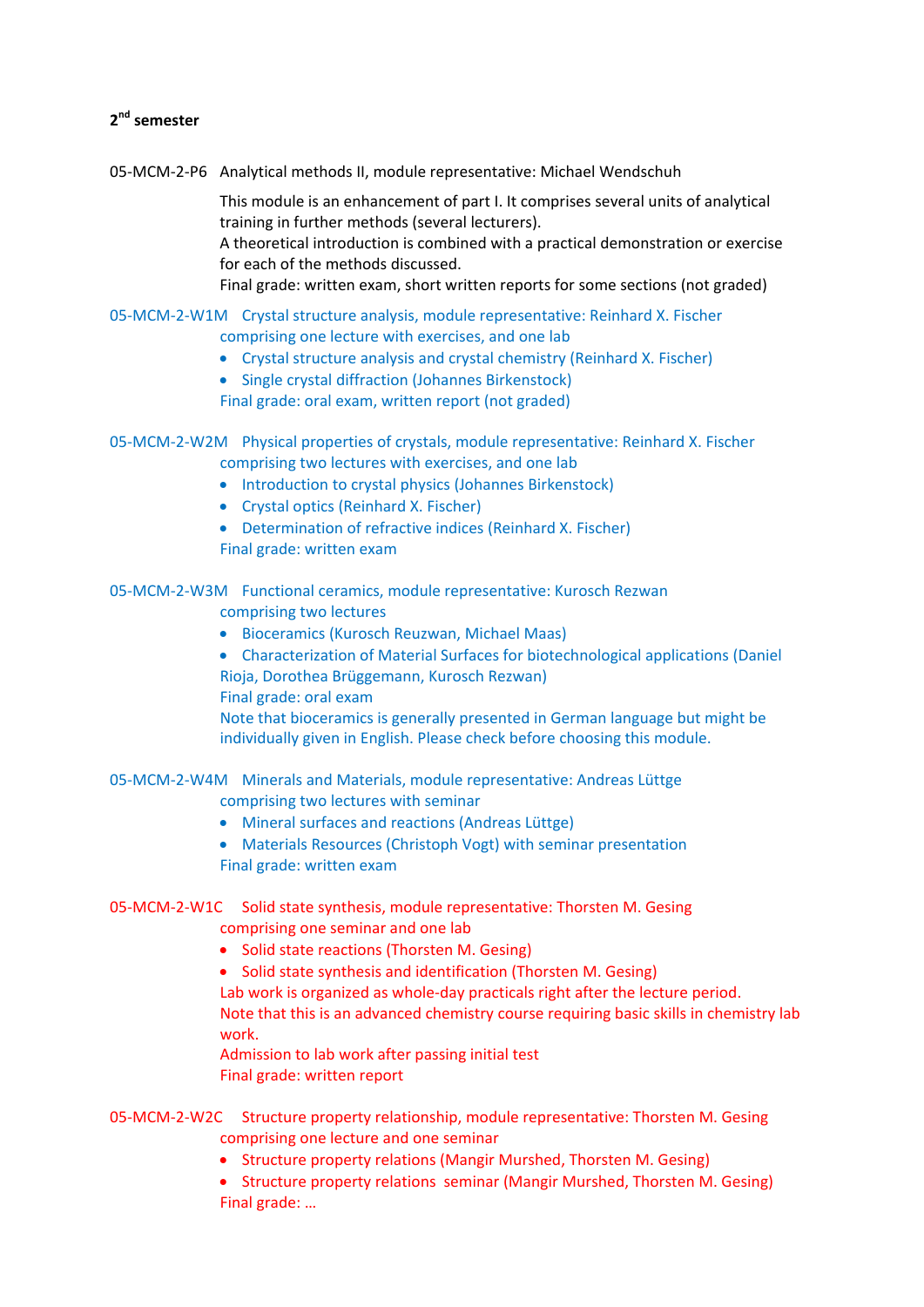## 05‐MCM‐2‐W3C Surface chemistry and catalysis, module representative: Marcus Bäumer comprising two lectures and one excursion

- Heterogeneous catalysis (Marcus Bäumer)
- Vacuum and cryotechics (Sebastian Kunz, Marcus Bäumer)
- Excursion (Marcus Bäumer)

Final grade: …

## 05‐MCM‐2‐W4C Functional surfaces

This module is not offered anymore. Its contents is integrated into module technical chemistry

## 05‐MCM‐2‐W5C Technical chemistry, module representative: Andreas Lüttge

comprising two lectures with exercises

- Functional surfaces (Andreas Lüttge)
- Technical chemistry (Florian Kuhnen) Final grade: written exam

## 3<sup>rd</sup> semester

05‐MCM‐3‐P7 General studies, module representative: Reinhard X. Fischer comprising one compulsory course and one programming class (1) Compulsory course

> This course can be chosen from the general study program of university with topics not covered by our study program, typically, e.g., language courses, philosophy, history, art, or equivalent.

> This course is not graded. However, a confirmation of participation must be sent to the module representative, currently Reinhard X. Fischer

(2) Programming class

Lecture and exercises are offered by Thomas Messner, using Delphi as powerful programming language. The students have to write a program on a specific topic which is graded after submission to the lecturer and defending its contents in a discussion round. There will be a final deadline for submitting the programming project. If the deadline is missed, a new programming project with a new topic has to be submitted at the next deadline.

Grades will only be sent to our examination office if the programming project has been successfully finished and the participation in the compulsory course is documented.

## 05‐MCM‐3‐W5M Petrology and isotope geochemistry, module representative: Simone Kasemann comprising two lectures

- Mineral deposits and isotope geochemistry (Simone Kasemann)
- Sedimentary petrology (NN) or equivalent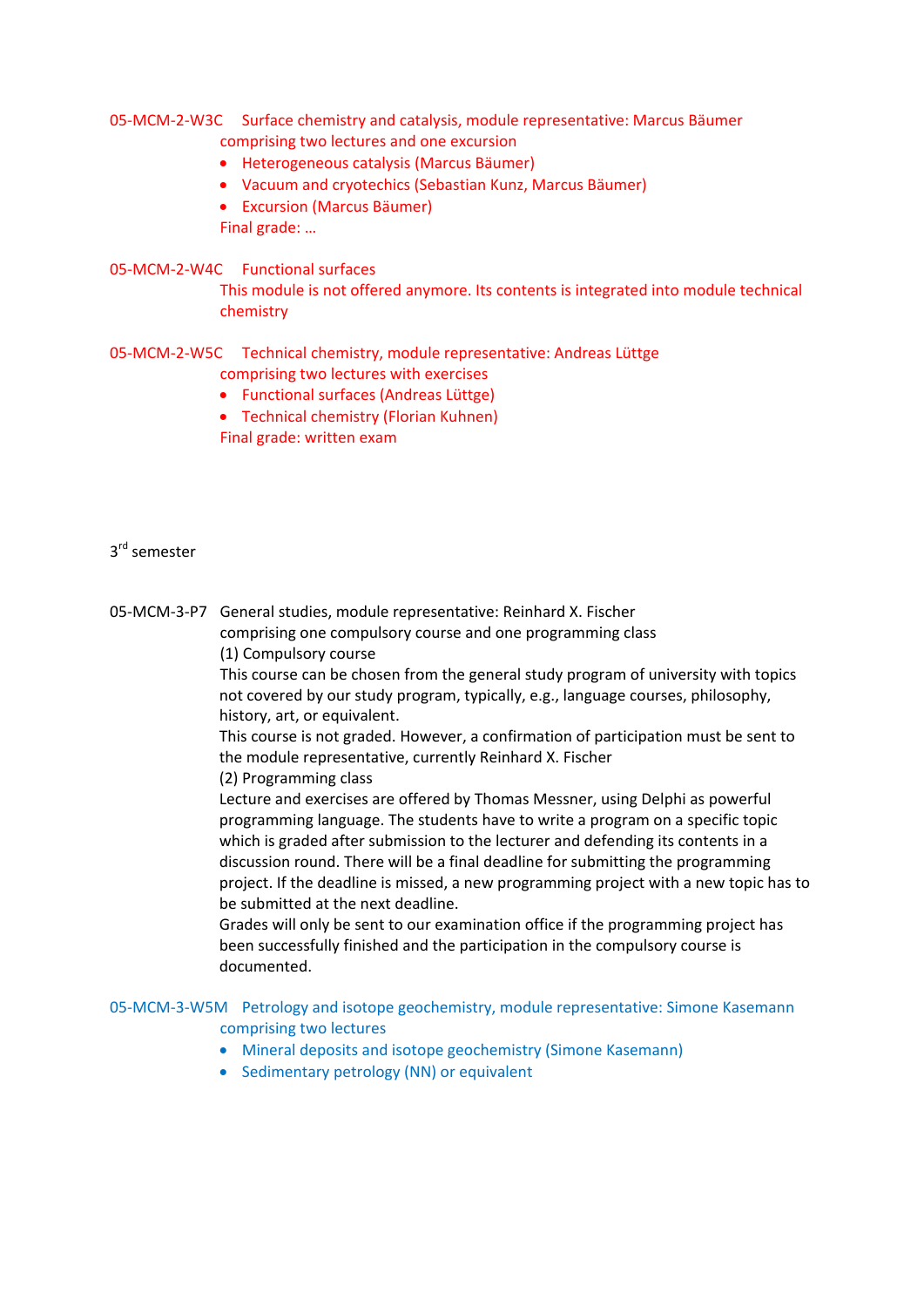05‐MCM‐3‐W6M Technical ceramics, module representative: Kurosch Rezwan comprising one lecture and one lab

- Ceramics lab (Kurosch Reuzwan) register at the beginning oft he lecture period
- Ceramic nanotechnology (Michael Maas, Kurosch Rezwan) Final grade: oral exam

Note that ceramic nanotechnology is generally presented in German language but might be individually given in English. Please check before choosing this module.

## 05‐MCM‐3‐W7M Special topics in materials science, module representative: Reinhard X. Fischer comprising two lectures and lab

- Nanoparticles and nanotechnology (Suman Pokhrel)
- Zeolites, catalysts, and ion exchange (Reinhard X. Fischer, Michael Fischer)
- Zeolite synthesis and characterization (Iris Spieß) Final grade: Oral exam

05‐MCM‐3‐W8M Building materials, module representative: Andreas Lüttge comprising one lecture and one excursion

- Building materials (Andreas Lüttge, Michael Wendschuh, NN)
- Excursion (Michael Wendschuh)

Final grade: …

The following research modules need a written registration sent to the head of the examination committee (currently Reinhard X. Fischer). The form is available on the website www.geo.unibremen.de, education, MMCM, research modules.

05‐MCM‐3‐W9M Research module mineralogy, module representative: Reinhard X. Fischer comprising research project corresponding to 12 CP. Students can do the project with a supervisor listed as lecturer in one of the mineralogy modules listed above. Other projects and supervisors need the written permission by the examination committee after sending a proposal to the head of the committee (currently Reinhard X. Fischer) and approval by the module representative.

05‐MCM‐3‐W6C Research module chemistry I, module representative: Thorsten M. Gesing comprising research project corresponding to 12 CP. Students can do the project with a supervisor listed as lecturer in one of the chemistry modules listed above. Other projects and supervisors need the written permission by the examination committee after sending a proposal to the head of the committee (currently Reinhard X. Fischer) and approval by the module representative.

05‐MCM‐3‐W7C Research module chemistry II, module representative: Marcus Bäumer comprising research project corresponding to 12 CP. Students can do the project with a supervisor listed as lecturer in one of the chemistry modules listed above. Other projects and supervisors need the written permission by the examination committee after sending a proposal to the head of the committee (currently Reinhard X. Fischer) and approval by the module representative.